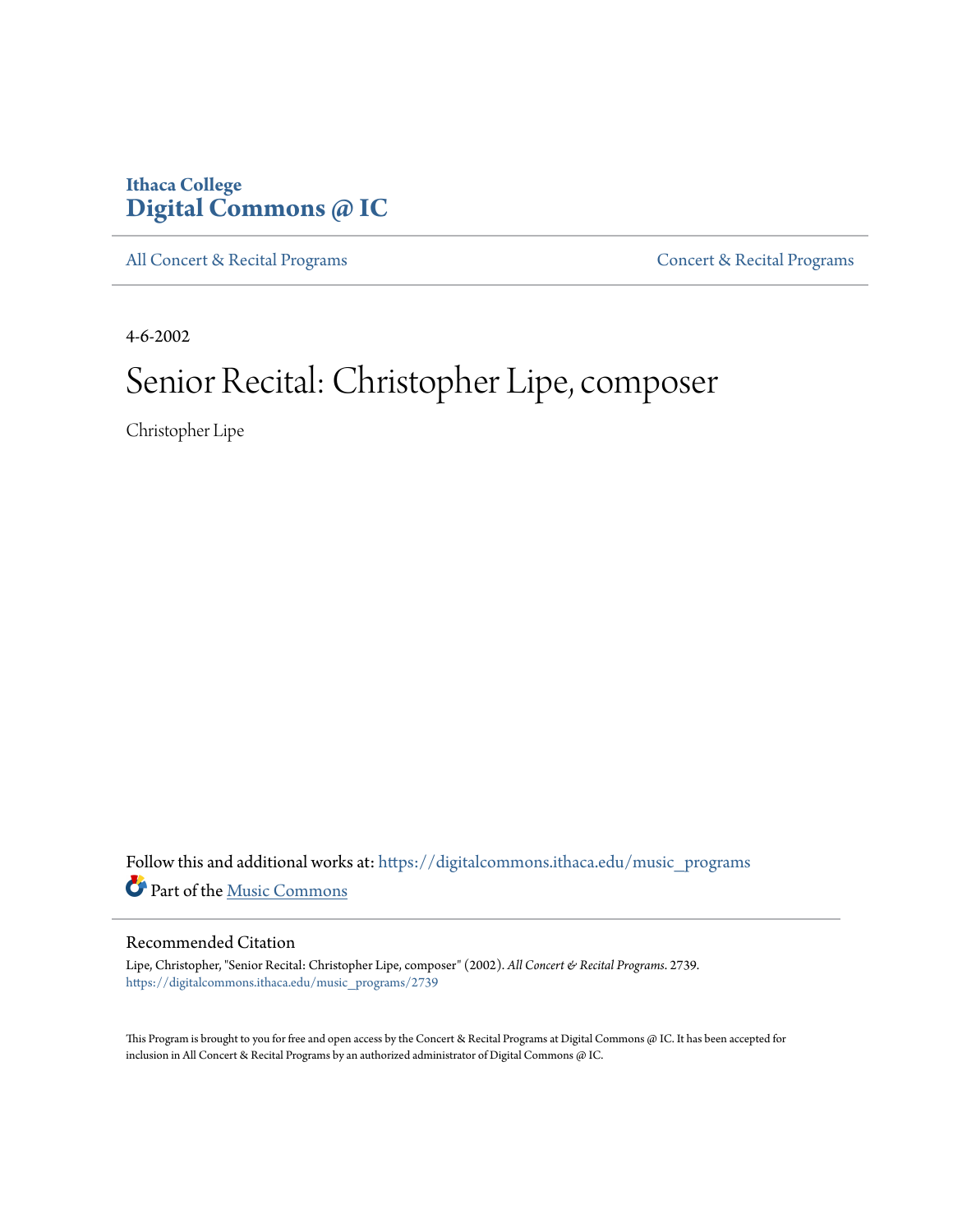$\mathcal{L}$  is my plan to build a school of music second to none."

-William **Grant Egbert**  $(1867 - 1928)$ Founder, **Ithaca Conservatory** of Music

**SCHOOL OF MUSIC** 

K.

45

L.

ITHACA